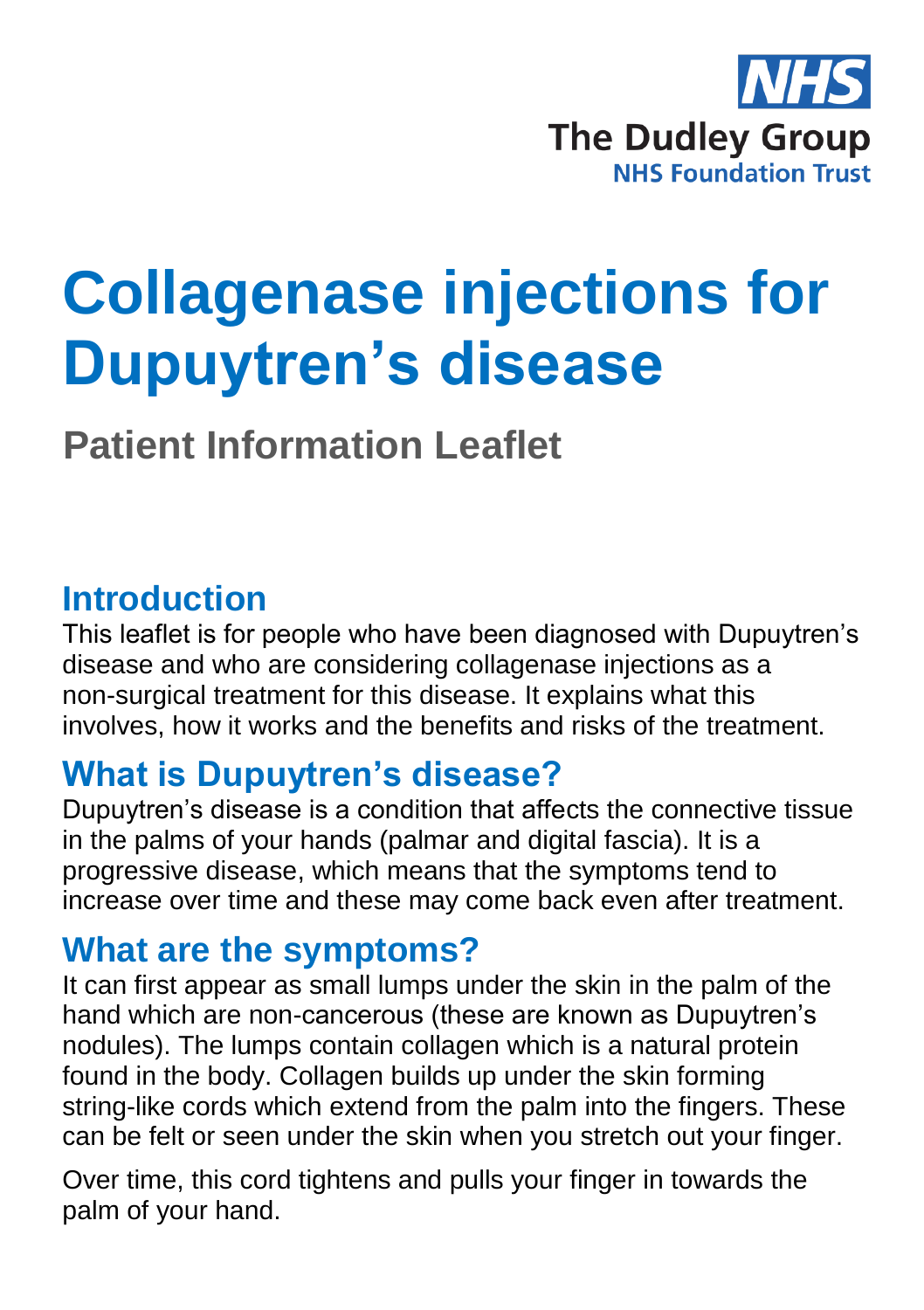This is known as Dupuytren's contracture and makes it very difficult to straighten your finger fully. Although this is not usually painful, it can cause problems with carrying out normal activities.

The ring finger and little finger are most commonly affected, but Dupuytren's contracture may develop in more than one finger and in both hands. Collagen nodules can also appear in soles of feet (Ledderhose's disease) or the back of the fingers (Garrod's pads).

## **How can it be treated?**

At the moment there is no cure for Dupuytren's disease, but your finger can be straightened. Your consultant will discuss the various treatment options with you and you can decide which of these you prefer.

The aim of treatment is to allow your hand to work normally again and try to limit the disease from progressing. However, whatever treatment option you choose, it is possible that the symptoms may come back and need more treatment.

The treatment options include both surgical and non-surgical treatments, and your consultant will have discussed all the options with you.

If you have a mild version of the disease and do not have a contracture, your consultant may recommend that you do not need any treatment. They will continue to monitor your condition instead. This is because even if you have treatment, there is no guarantee that this will prevent the disease from progressing any further.

# **What is collagenase treatment?**

For the treatment, enzymes called collagenases (obtained from clostridium histolyticum bacteria) are injected into the cord. They dissolve the cord, weakening or disrupting it. After the injection, you need to come back one to two days later to have a procedure to break the cord and straighten your finger. You do not need to stay in hospital for this treatment.

It should also be possible to treat a cord that affects two joints.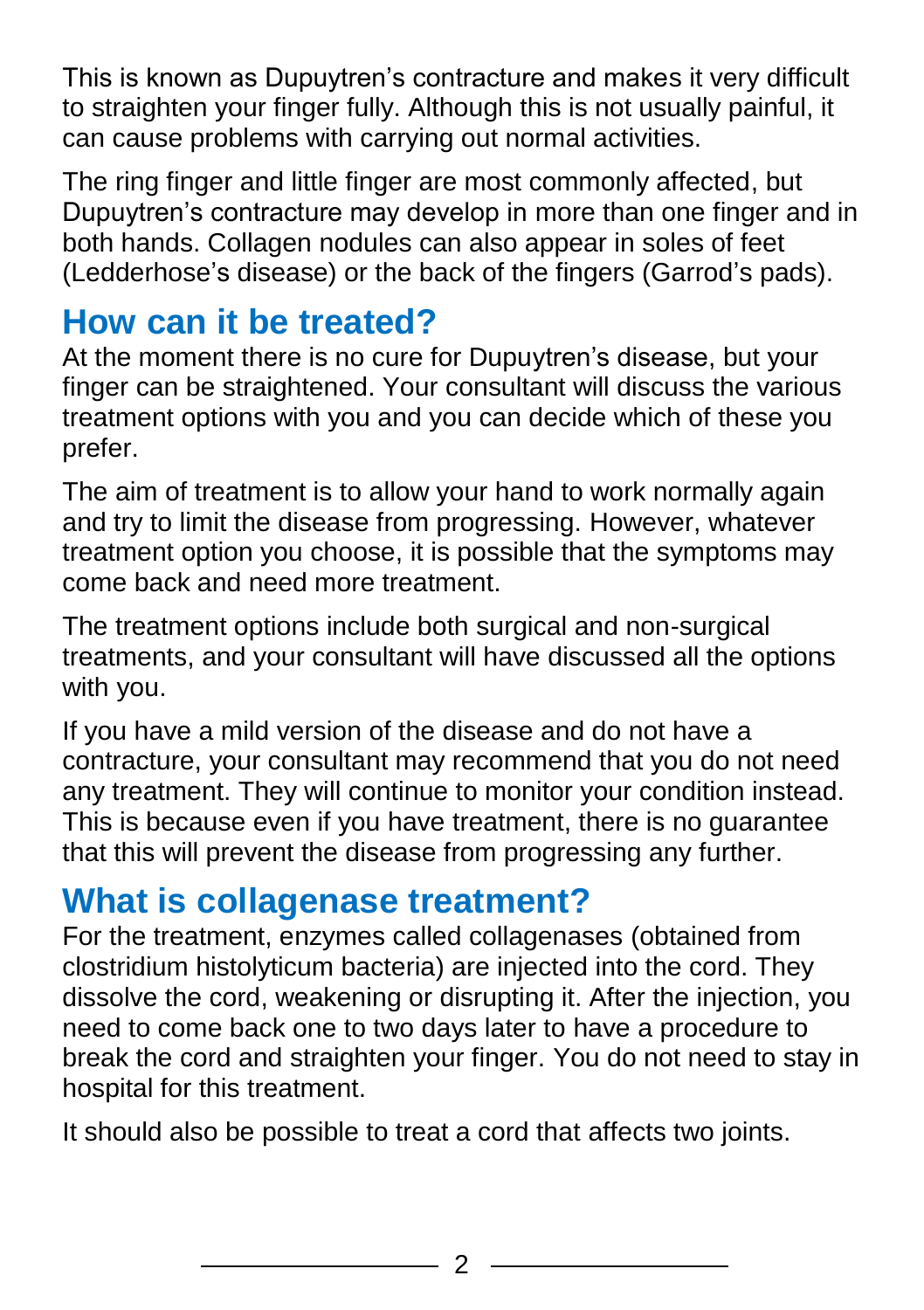## **What is involved in the treatment?**

The treatment is carried out by specially-trained doctors. You will not be able to drive after either of these procedures, so you may want to arrange for someone to drive you home.

## **First visit – the injection**

In the outpatient department, you will have an injection of collagenase enzymes into the cord, using a fine needle. You will not need a local anaesthetic for this. After the injection, we will wrap your hand in a bandage.

You will need to stay in the outpatient department for 30 minutes to make sure you do not have an immediate reaction to the injection. You will be advised to

- Rest your hand and raise it above the level of your heart to minimise swelling and to encourage the injected medicine to stay in the cord.
- Keep the dressing and bandages dry to avoid damaging the skin.

## **Do not try to break the cord that has been injected yourself.**

If you experience any of the following symptoms, immediately contact your consultant or GP, visit your local walk-in centre or in an emergency, go to your nearest emergency department:

- Difficulty breathing, tightness in your chest, skin itching or a skin rash – this can be signs of an allergic reaction.
- Dizziness or fainting.
- Fever or chills this can be signs of an infection.

## **Second visit – finger straightening procedure**

You will need to come back 24 to 48 hours later for your finger to be straightened. You will be given a local anaesthetic for this. It will be carried out as an outpatient procedure and so you will not need to stay in hospital.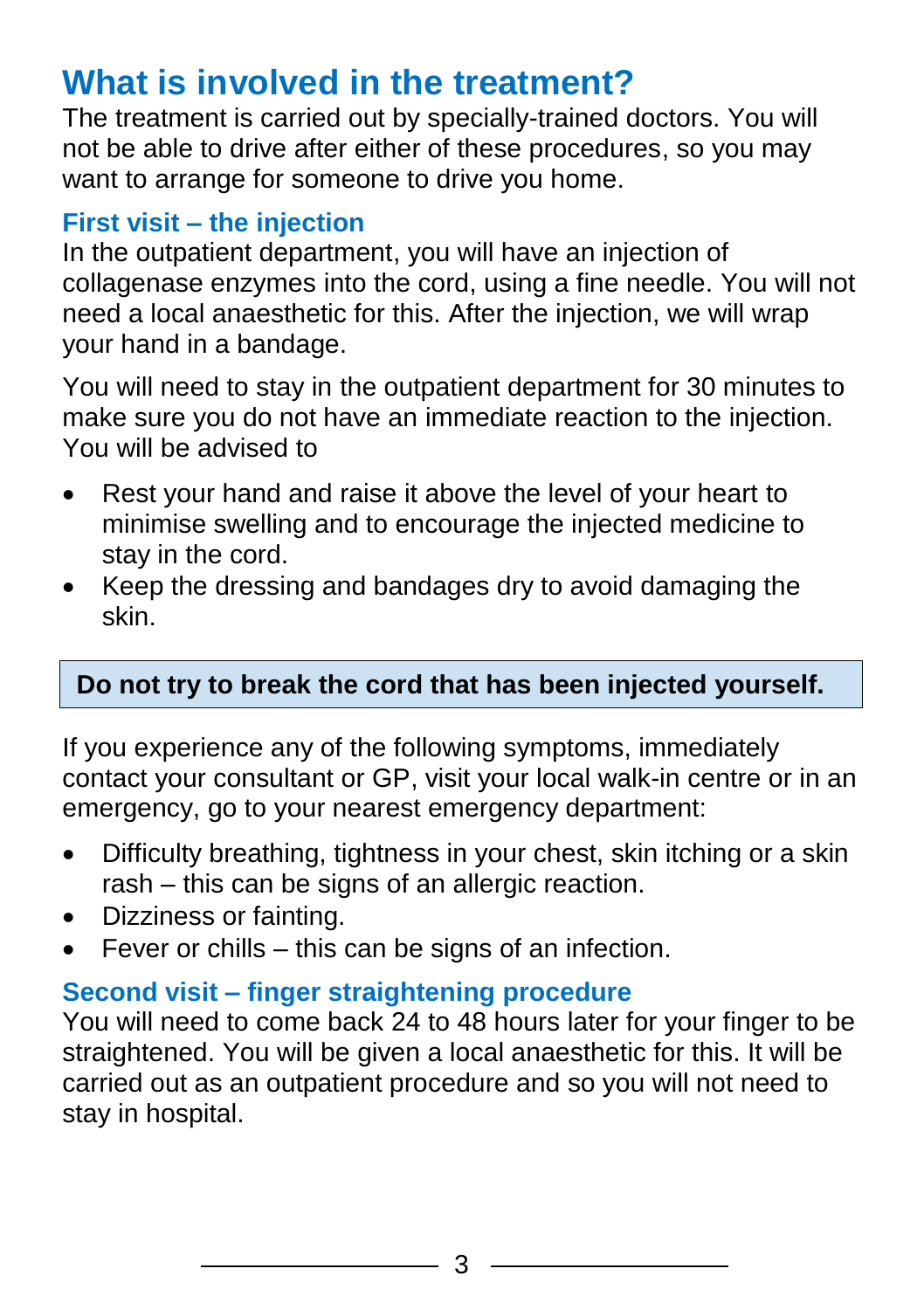On this visit, we will take the bandage off your hand and your consultant will carefully extend your finger, after giving you a local anaesthetic. You may hear or feel a snapping sound during the breaking of the cord, which has become weak due to being dissolved by the enzyme collagenase.

Your finger will be strapped in a temporary splint to rest it for five to seven days. We will make an appointment for you to see the hand therapy team who will give you a 'resting' splint for night time.

Please note that you cannot have this treatment if

- You are or may be pregnant, or you are breastfeeding.
- You have taken certain antibiotics (such as doxycycline) 14 days before your injection.

Therefore, you must tell your consultant about any medications you are taking or have recently taken, including non-prescription medication and vitamins.

# **What happens after the treatment?**

After the treatment, your treated hand may be swollen or bruised. Sometimes, the procedure causes some of the skin on the palm of your hand to tear.

Occasionally, the cord needs to have a couple more injections of enzymes before it dissolves. These will be given four weeks apart.

You will be given a follow-up appointment to see the hand therapy team.

# **Hand therapy**

At your first hand therapy appointment, you will be given a splint to wear on your finger at bedtime. You will need to use this for up to four months. You will also be given some finger exercises to do each day.

Please note that you will need to attend hand therapy appointments for treatment until your hand function is normal again.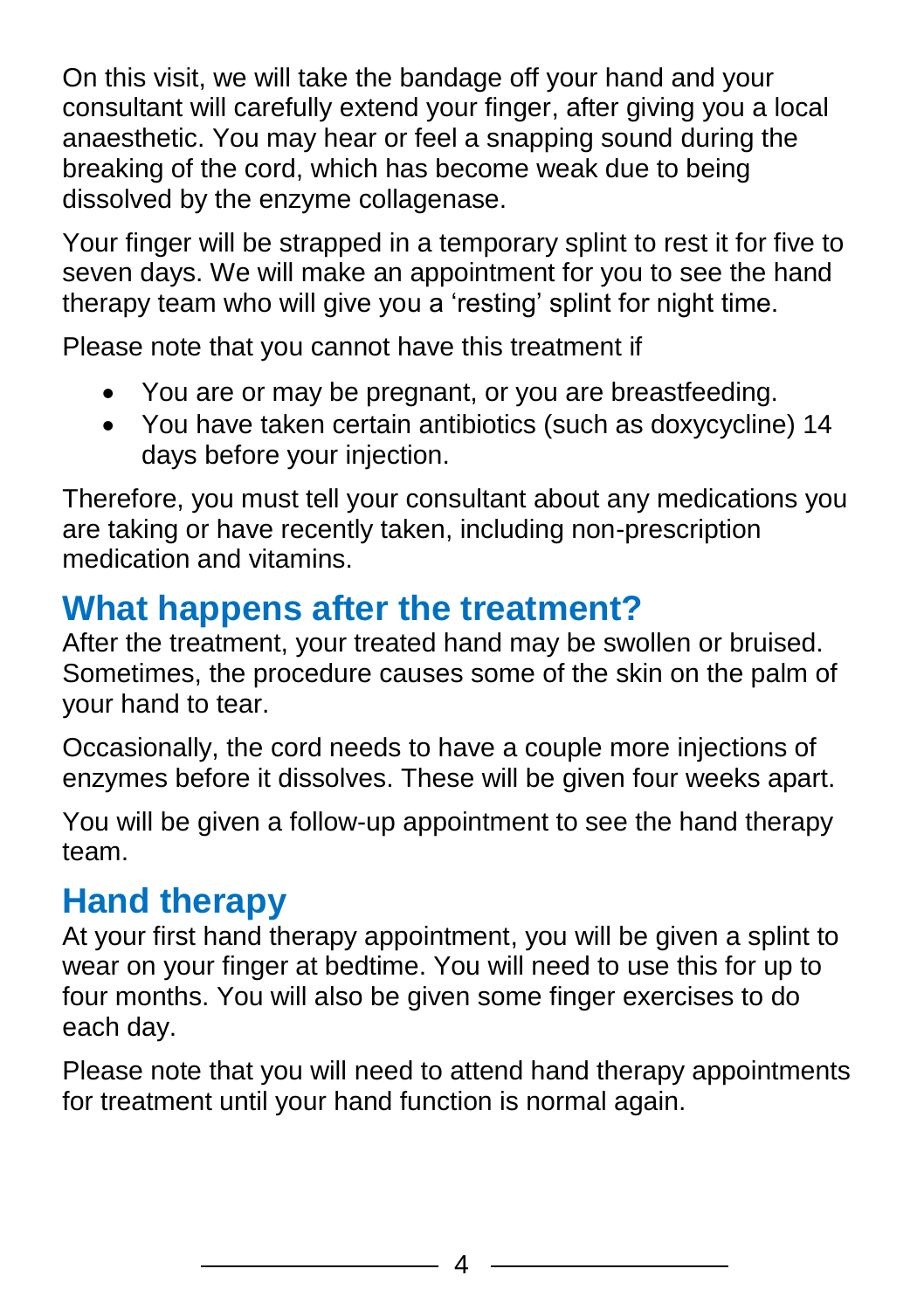# **What are the benefits of the treatment?**

There is no need for surgery and you do not need to stay in hospital overnight. Overall recovery time tends to be less compared to open surgery.

# **What are the risks?**

As with all procedures, this treatment carries some risks and complications. It is important that we tell you about these risks so that you have the information you need to make a decision about the treatment.

## **Common risks**

- Pain, bleeding, bruising, or swelling around the injected area. **Almost every patient has this.**
- Pain, swelling in the hand, wrist, arm or armpit.
- Blood blisters (between seven and eight patients in every ten get these).
- Swollen glands (lymph nodes) near the elbow or under the arm (about four in every ten patients develop this). This usually only lasts for one day.
- Skin tears which happen during the finger straightening process (about one to two people in every ten may experience this). These usually heal very well.

## **Less common risks**

- Warmth, swelling, blistering or rash around the injected area.
- Some bruising in the arm or armpit.
- A burning sensation, feeling of 'pins and needles' or numbness.

## **Rare risks**

- Rupture of a tendon, ligament injury.
- Allergic reaction to the injection.
- Chronic pain.
- Muscle spasm, weakness and muscle or bone stiffness or discomfort.

If you get any of these side effects, or any side effects not listed here, please talk to your consultant, GP or pharmacist.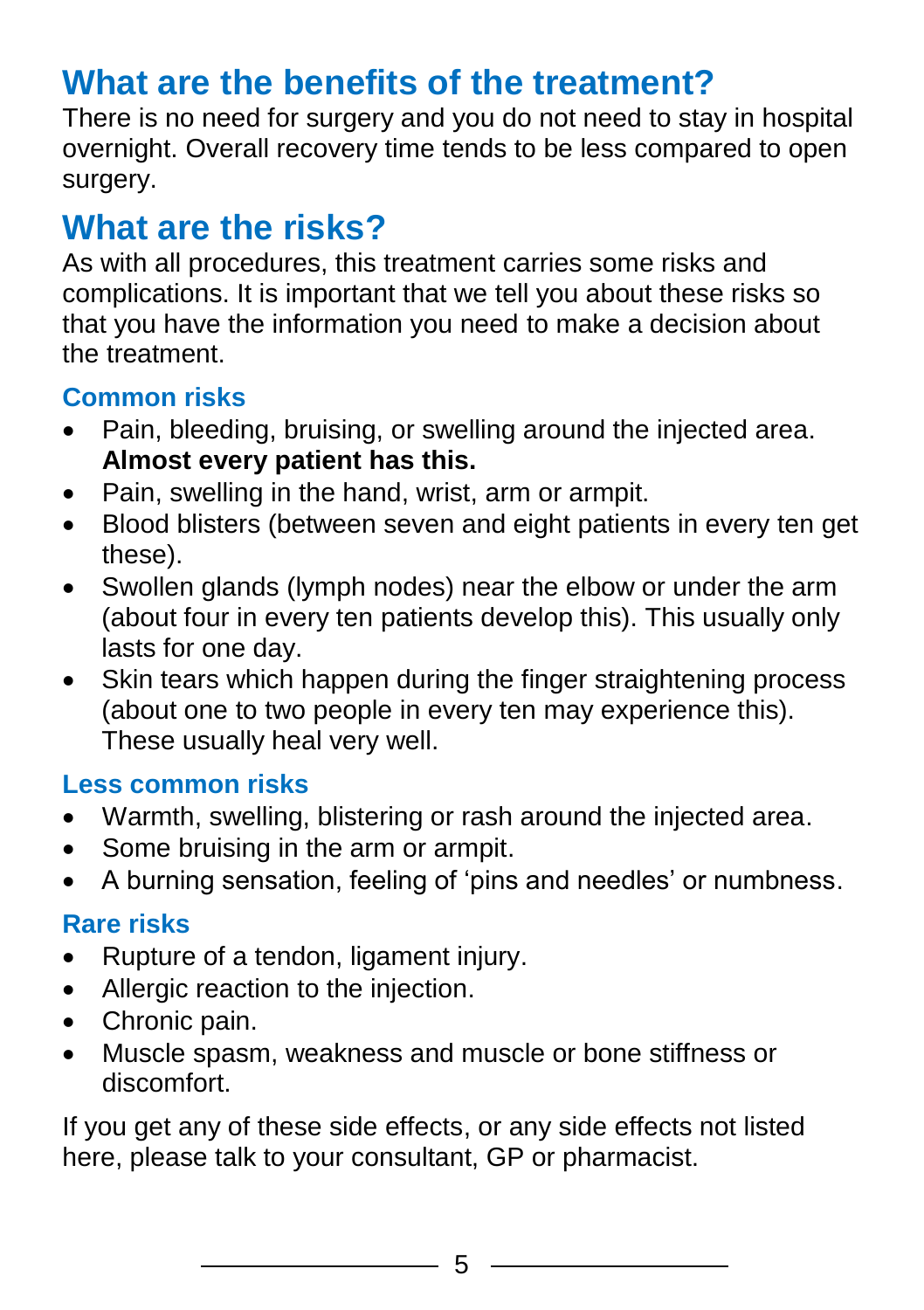# **Frequently asked questions**

#### **Will it hurt?**

The injections are painful, but this should not last long. Your consultant will give you information on pain relief.

#### **Will I need hand therapy afterwards?**

You will see a hand therapist to give you advice about exercises and to give you a splint to rest your finger at night for four months. You will need to do finger exercises every day.

#### **When can I start using my hand normally again?**

You will be able to carry out normal activities after the bruising and swelling has gone away and any skin wounds have healed. As your finger has been straightened, you will have to avoid straining it for a while. Your consultant will let you know how long this will be.

#### **When will I be able to go back to work?**

Your consultant will discuss this with you as it will depend on the type of work you do.

## **When will I be able to drive and operate machinery?**

Your hand will be swollen and may be painful afterwards. Therefore, you should check with your GP after the procedure to find out when it is safe for you to drive, ride a motorbike or operate machinery.

# **Can I find out more?**

You can find out more from the following web link:

## **The British Dupuytren's Society**

[http://www.dupuytrens](http://www.dupuytrens-society.org.uk/treatment/treatment_xiapex.html)[society.org.uk/treatment/treatment\\_xiapex.html](http://www.dupuytrens-society.org.uk/treatment/treatment_xiapex.html)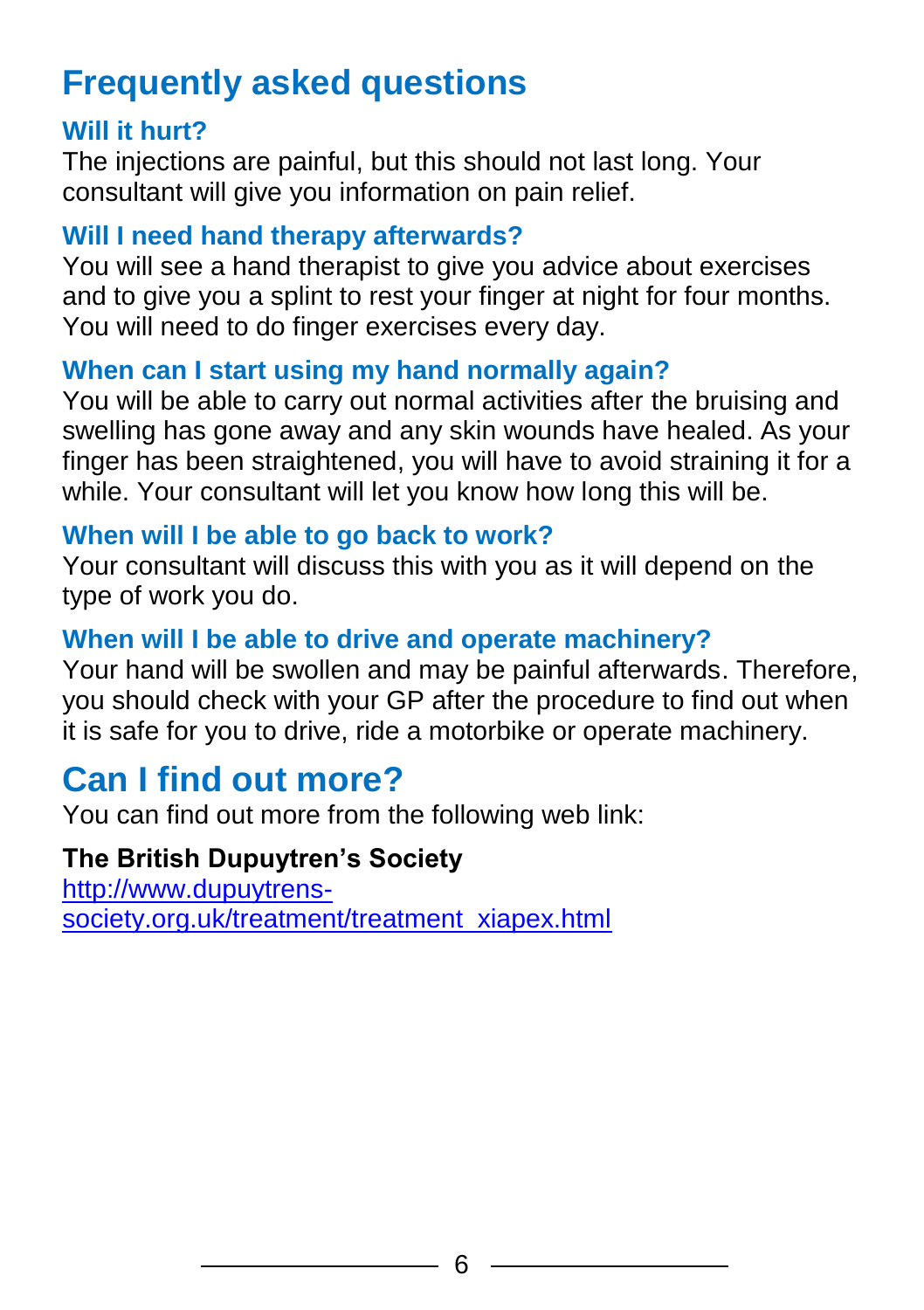## **References**

Hurst LC, Badalamente MA, Hentz VR, Hotchkiss RN, Kaplan FT, Meals RA, Smith TM, Rodzvilla J; CORD I Study Group (2009). Injectable collagenase clostridium histolyticum for Dupuytren's contracture. *N Engl J Med.* 361(10): p968-979.

Peimer CA, Wilbrand S, Gerber RA, Chapman D and Szczypa PP (2015). Safety and tolerability of collagenase Clostridium histolyticum and fasciectomy for Dupuytren's contracture. *J Hand Surg Eur* 40(2): p141-149.

Verheyden JR (2015). Early outcomes of a sequential series of 144 patients with Dupuytren's contracture treated by collagenase injection using an increased dose, multi-cord technique. *J Hand Surg Eur* 40(2): p133-140.

Warwick D, Arner M, Pajardi G, Reichert B, Szabo Z, Masmejean EH, Fores J, Chapman DS, Gerber RA, Huard F, Seghouani A and Szczypa PP; POINT X Investigators (2015). Collagenase clostridium histolyticum in patients with Dupuytren's contracture: results from POINT X, an open-label study of clinical and patient-reported outcomes. *J Hand Surg Eur* ;40(2): p124-132.